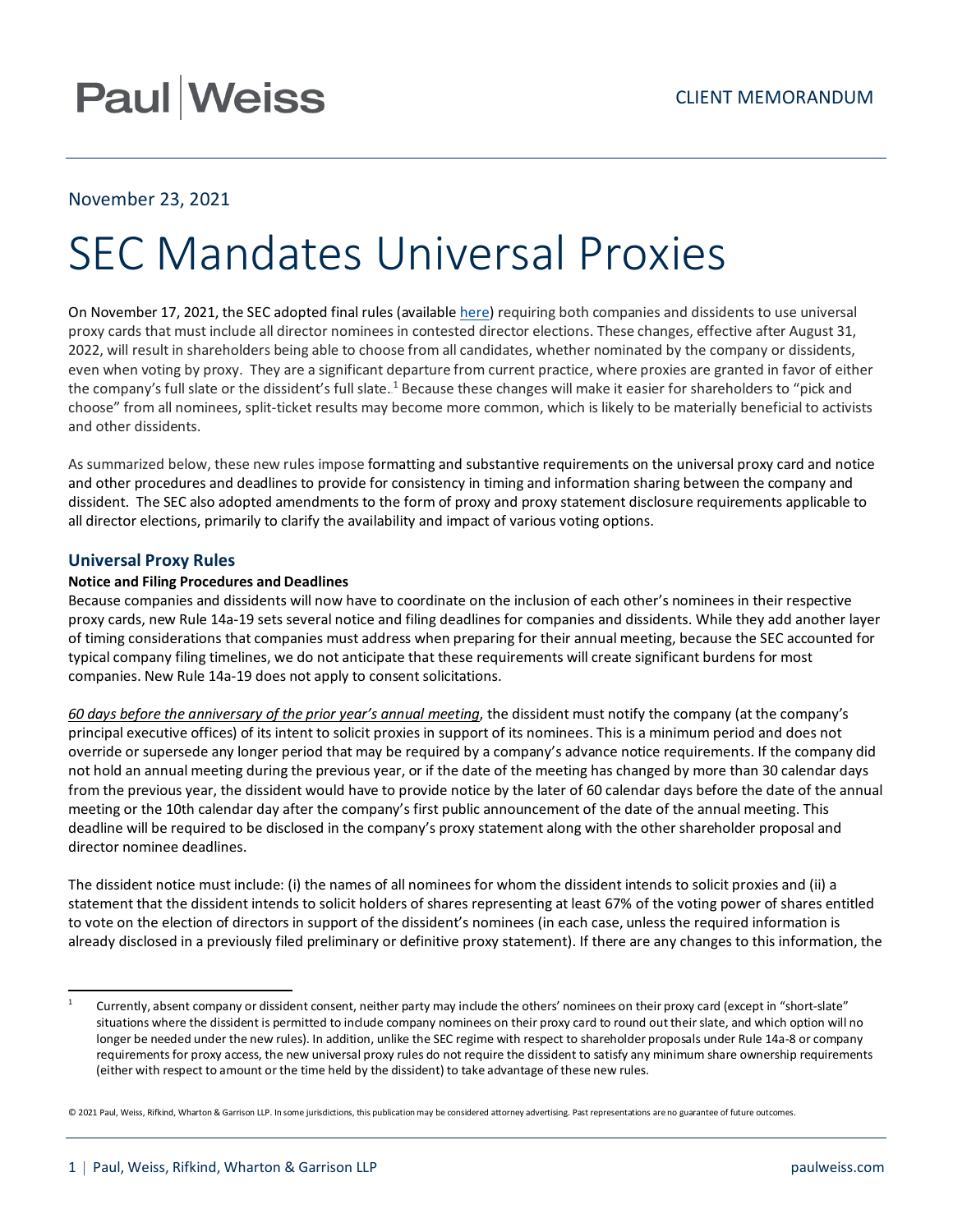dissident is required to notify the company promptly. The dissident is not required to file the notice with the SEC or otherwise make the notice publicly available.

*50 days before the anniversary of the prior year's annual meeting*, the company must notify the dissident of the names of all company nominees (unless already disclosed in a previously filed preliminary or definitive proxy statement). If the company did not hold an annual meeting during the previous year, or if the date of the meeting has changed by more than 30 calendar days from the previous year, then notice would be required no later than 50 calendar days before the date of the meeting. The company is also required to notify the dissident promptly of any changes to its nominee names.

*25 days before the annual meeting or five calendar days after the company files its definitive proxy statement, whichever is later*, the dissident must file its definitive proxy statement. If the dissident fails to fail a definitive proxy statement on time, the company may disseminate a new, non-universal proxy card that only includes the names of the company's nominees (and, if applicable, any proxy access nominees).

#### **Universal Proxy Card Requirements**

The company and dissident will each have the flexibility to design and disseminate their own universal proxy cards, however, Rule 14a-19 provides that each universal proxy card must:

- set forth the names of all duly nominated director candidates;
- **PED FORM** Trovide a means for shareholders to grant authority to vote for the nominees;
- clearly distinguish among registrant nominees, dissident nominees and any proxy access nominees;
- within each group of nominees, list the nominees in alphabetical order by last name;
- use the same font type, style and size to present all nominees;
- prominently disclose the maximum number of nominees for which authority to vote can be granted; and
- prominently disclose the treatment and effect of a proxy executed in a manner that grants authority to vote for more or fewer nominees than the number being elected, or does not grant authority to vote with respect to any nominees.

If both the company and the dissident have presented a full slate of nominees and there are no proxy access nominees, the universal proxy card may provide (but is not required to provide) the ability for shareholders to vote for the entire dissident or company slate as a group. In these circumstances, the universal proxy card must also provide shareholders with the option to vote against or withhold (depending on what has effect under state law) the vote from such a group.

#### **Nominee Consent and Information Requirements**

Under revised Rule 14a-4, the bona fide nominee rule is expanded to include any nominee that has consented to being named in any proxy statement for the next shareholder meeting for director elections (instead of being limited to consenting to being named in the proxy statement of the party making their nomination). This represents a change from the currently prevailing market practice, where company nominees generally do not consent to being named in a dissident's proxy statement and the dissident's nominees generally do not consent to being named in the company's proxy statement. Because of these rule changes, companies should review the consent language included in the materials they use with director nominees (e.g., under company bylaws, D&O questionnaires) to confirm that the required consents are appropriately addressed. The requirement that each nominee must also consent to serve as a director, if elected, is unchanged.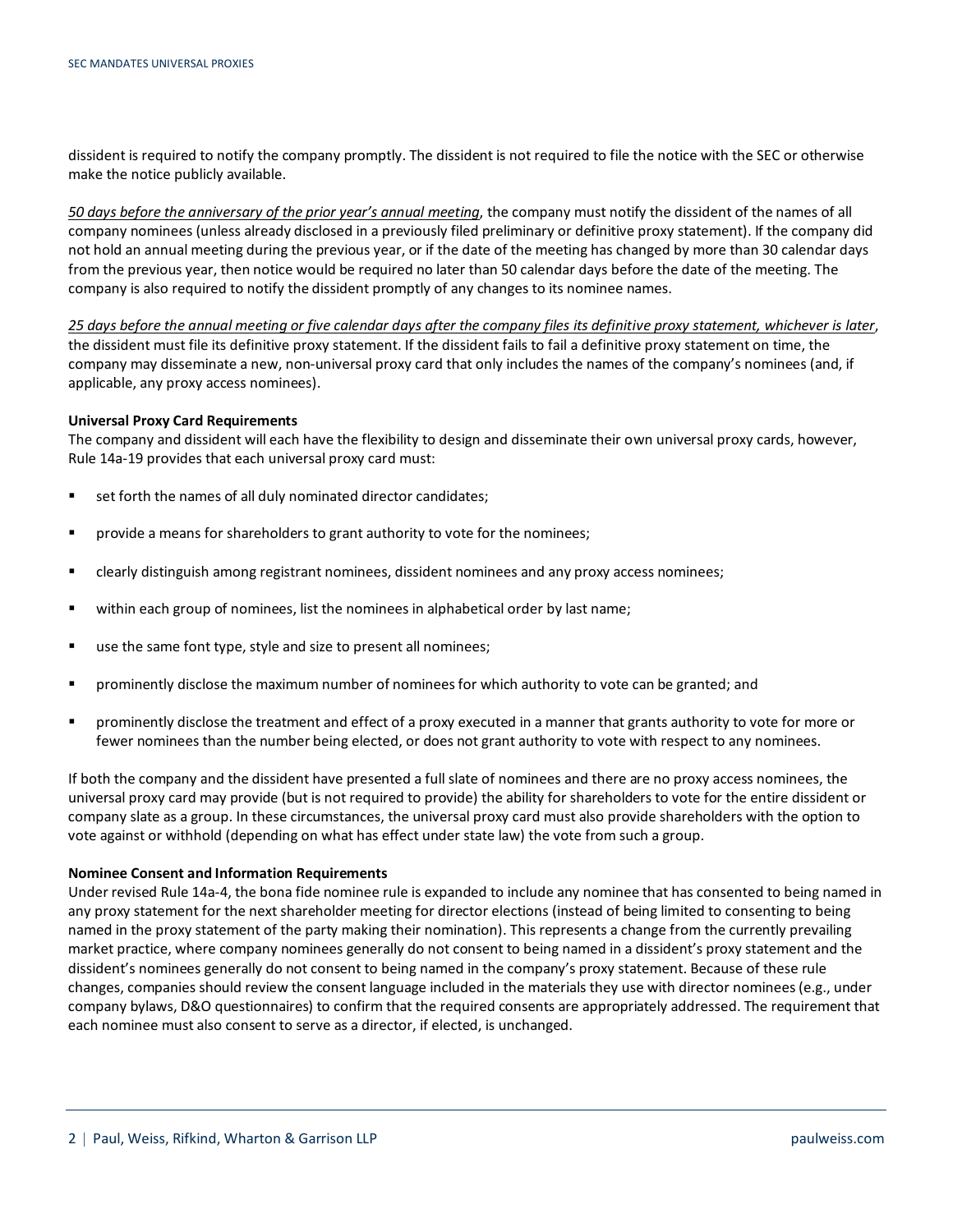Each party must refer shareholders to the other party's proxy statement for information about that other party's nominees, and include disclosure that shareholders can access that proxy statement free of charge on the SEC's website. A company must also include disclosure in its proxy statement advising shareholders how it will treat proxy authority granted in favor of the other party's nominees if the other party abandons its solicitation or fails to comply with the proxy rules (including if a dissident fails to solicit the required percentage of shareholders). If a dissident fails to comply with these rules, the dissident will be prohibited from using the universal proxy rules and continuing to solicit proxies under the proxy rules.

#### **Minimum Dissident Solicitation Requirement**

The dissident must solicit shareholders representing at least 67% of the voting power of shares entitled to vote in the election of directors (an increase from the majority originally proposed) and, as noted above, must state its intention to do so in its proxy statement or form of proxy and in its notice to the company. Failure to meet this solicitation threshold would constitute a violation of Rule 14a-19 and would thus expose the dissident to liability for violating the proxy rules. Additionally, the dissident would also be exposed to liability under Rule 14a-9 if its statements in the proxy statement/form of proxy regarding its intention to meet this solicitation threshold were false. The SEC's adopting release makes clear that the dissident may solicit shareholders under the "notice and access" method of mailing a notice of internet availability and posting the proxy materials to a website, which is less costly than mailing a full proxy statement to shareholders.

### **Exemptions and Short Slate Rule**

Investment companies and business development companies are exempt from the new universal proxy rules. Funds too are exempt at the moment; the SEC noted that further consideration is necessary before determining whether the universal proxy rules should apply to some or all funds. In addition, the final rules eliminate the short slate rule for operating companies (as the universal proxy rules have rendered it unnecessary), but have maintained it for funds.

### **Disclosure Requirements Applicable to All Director Elections**

Under the final rules, where state law provides for and gives effect to votes against nominees, the form of proxy must include the option to vote against nominees (in lieu of the option to withhold authority to vote) and the option to abstain. To avoid confusion, proxies may not include the option to vote against nominees where "against" votes would have no legal effect. Companies will also be required to include clear disclosure in the proxy statement about the effect of a "withhold" vote in the election.